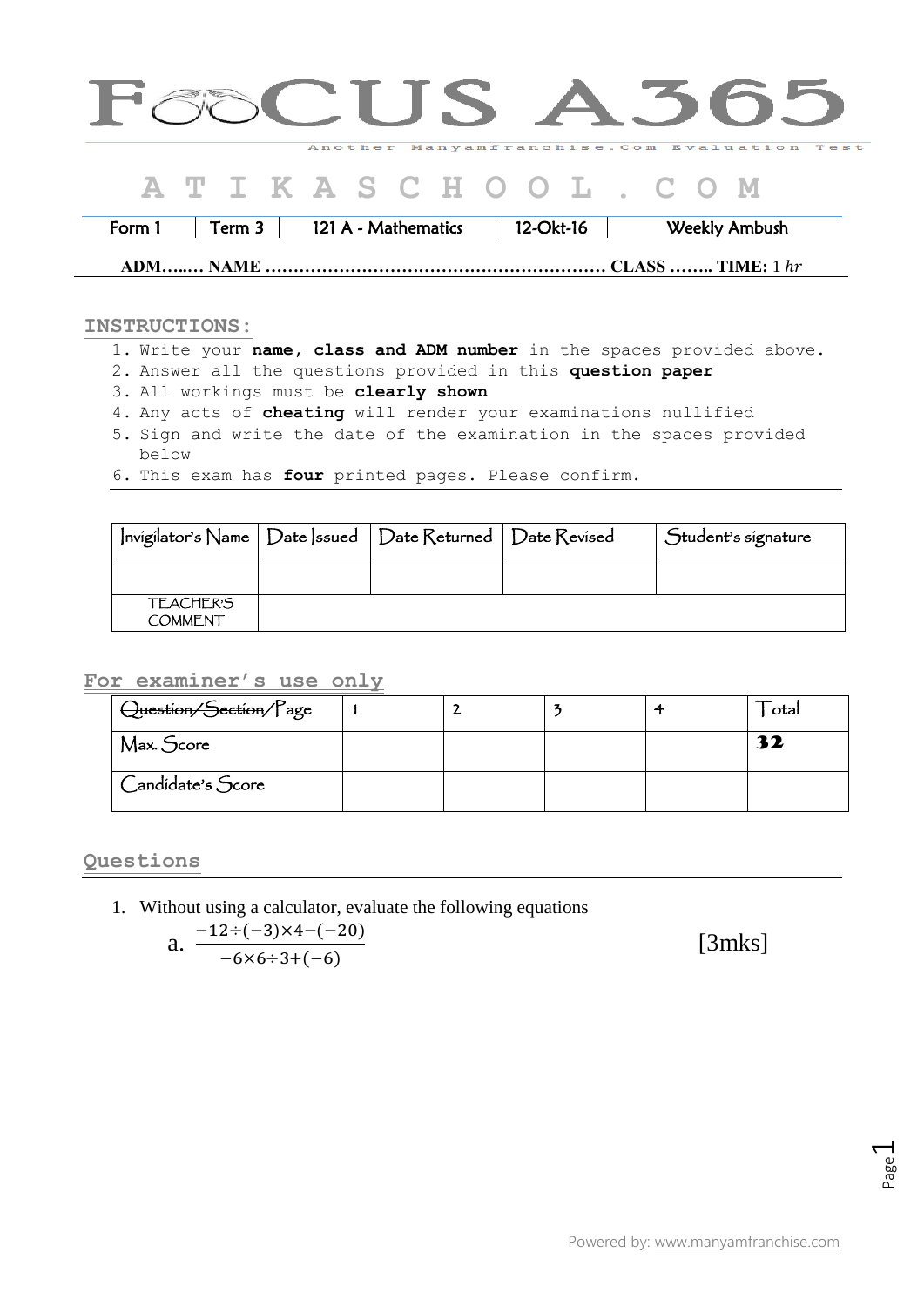b. 
$$
\frac{-8+(-5)\times(-8)-(-6)}{-3+(-8)\div2\times4}
$$

[3mks]

2. A farmer distributed his bags of cabbage as follows: A certain hospital received a quarter of the total number of bags. A nearby school received half of the remainder. A green grocer received a third of what the school received. What remained were six bags more than what the greengrocer received. How many bags of cabbages did the farmer have? **[3mks]**

- 3. Reduce the following fractions to their lowest terms
	- a.  $\frac{1}{2}$  $\overline{\mathbf{c}}$

**[1mk]**

b.  $\frac{6}{10}$ 

**[1mk]**

Page  $\overline{\curvearrowright}$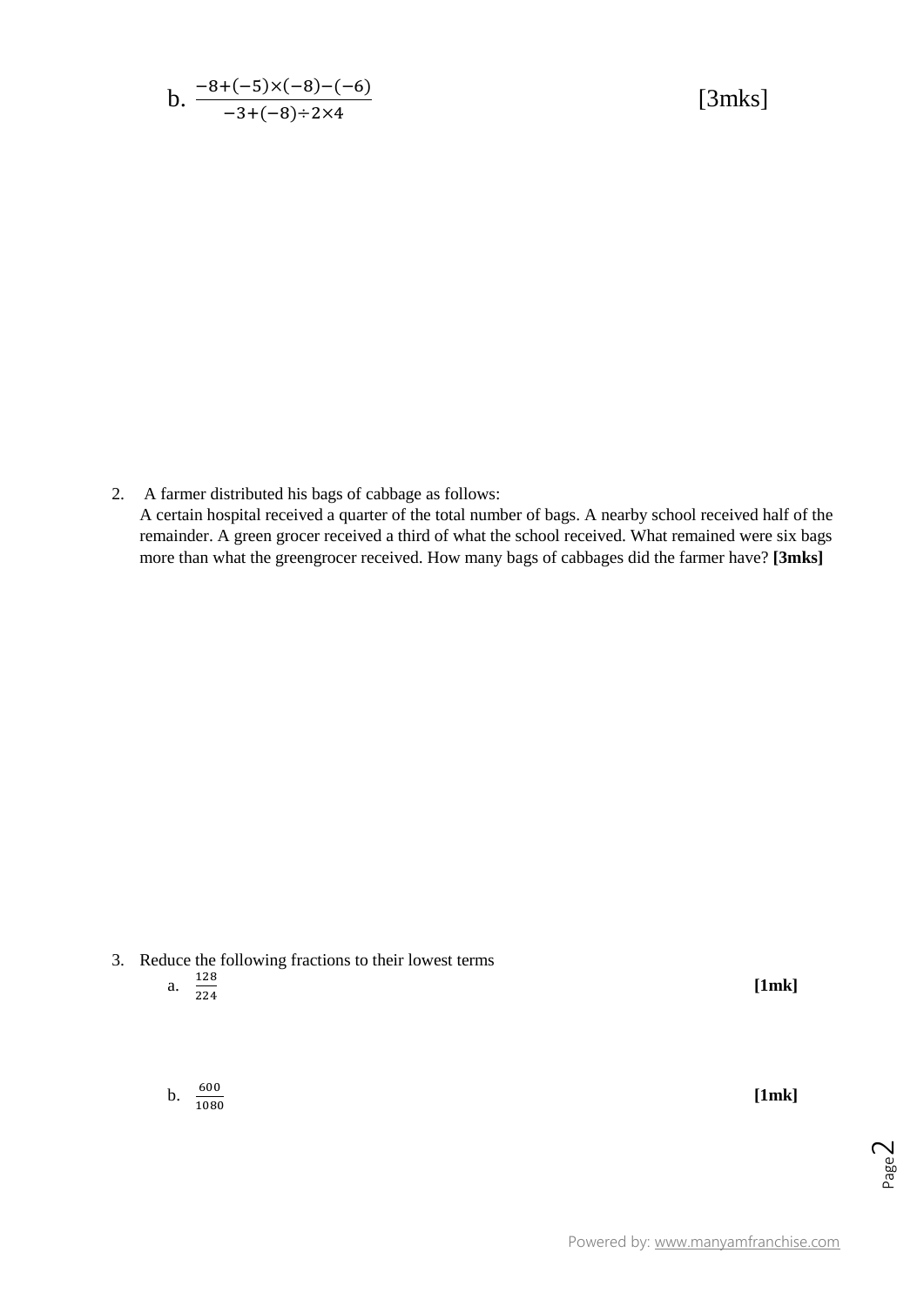4. The ratio of the cost of commodity X to that of commodity Y is 2:3 and the ratio of the cost of commodity Y to that of commodity Z is 6:1. If the total cost of the three commodities is Sh. 2200, express the cost of commodity Z as a percentage of commodity Y. **[3mks]**

5. A Kenyan businessman bought a car from Zimbabwe for 12,000 Zimbabwean Dollars. He then sold it in Kenya at a profit of 15%. Given that 1 Zimbabwean dollar is equal to Ksh 9.8489. Calculate his profit in Kenya Shillings. **[3mks]**

6. Express 1.523 as a fraction **[3mks]** 

Page ന